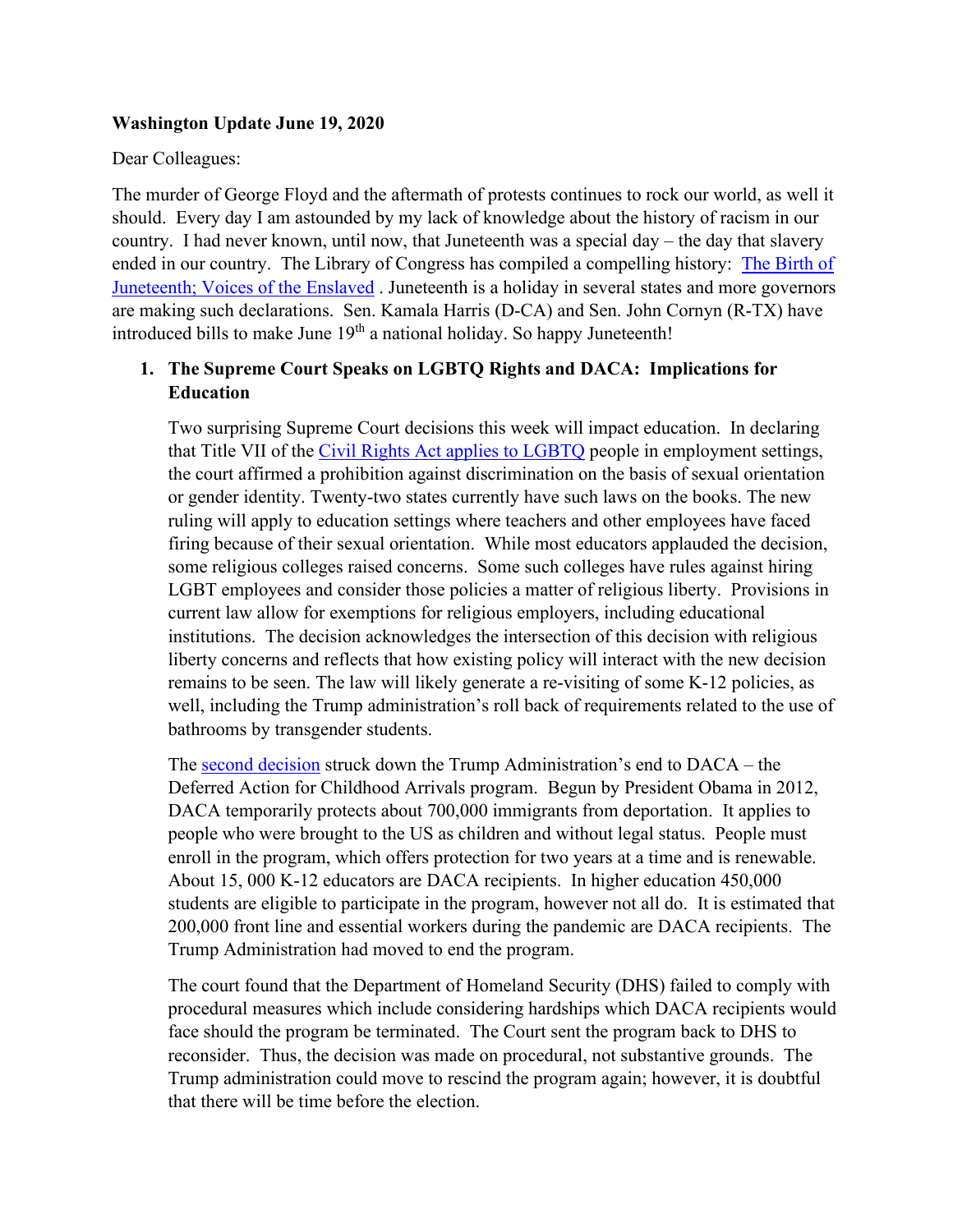In a related development, [federal judges](https://www.washingtonpost.com/education/2020/06/17/california-judge-blocks-betsy-devos-withholding-relief-money-undocumented-students/) in two separate cases ordered Sec. DeVos to stop denying coronavirus aid to students who do not qualify for federal financial aid, including DACA students. Sec. DeVos had interpreted the CARES Act to mean that only college students receiving federal financial aid were eligible for CARES funds. This policy left out many students in financial need. The court decisions are in force in California and Washington and may impact Sec. DeVos interpretation of the law.

## **2. Congressional Rush to August Recess**

As the election year closes in on Congress, the agenda is piled high with matters of great significance to educators. These include:

- **Police Reform:** The House Judiciary Committee passed a Democratic reform bill with a partisan vote of 24-14. It will be on the House floor next week. The Senate has introduced both Republican and Democratic bills and plans to take action before July 4. President Trump has likewise announced policy changes through an executive order. Provisions affecting policing and schools are in the mix.
- **[Infrastructure Bill](https://thehill.com/homenews/house/503427-democrats-unveil-15-trillion-infrastructure-plan)**: Congress and the Trump White House have intermittently touted the importance of a large new investment in infrastructure. The House plans to pass their \$1.5 trillion version of the bill before July 4, including \$100 billion targeted to high poverty schools with facilities that pose health risks to students and staff and expanding internet access.
- **[FY 2021 Appropriations](https://appropriations.house.gov/about)**: With the end of the fiscal year -- September 30 -- fast approaching, the pressure is on to enact new funding bills. None of the 12 bills have been taken up yet by either the House or the Senate. While no one actually believes all -- or probably any, -- of these bills will cross the finish line, the House is poised to move on them in rapid fire. Appropriations Committee Chair Rep. Nita Lowey (D-NY) announced 12 subcommittee markups at two-hour intervals on July 6, 7, 8 and 9. The bill which funds education is scheduled for July 7 at 5 pm. The bills are likely to feature a range of measures to address the pandemic and police reform. Having previously announced a schedule for markups in the Senate, Chair Sen. Shelby (R-AL) retracted the schedule noting Democrats insistence on offering amendments related to the COVID pandemic and racial injustice.
- **[Next COVID Relief Bill:](https://www.nbcnews.com/politics/congress/congress-moving-another-round-coronavirus-relief-here-are-battle-lines-n1212486)** The House passed the \$3 trillion HEROES Act on May 15. The next move will take place in the Senate, which is likely to be after the July 4 recess. President Trump has indicated that he would like to see at least a \$2 trillion bill. Educators are actively pressing for additional funding to take the place of state budget cuts and cover additional expenses of opening up schools during the pandemic.

# **3. Is the Nation Ready to Return to School? House Members Hear from Educators as Superintendents Report on Readiness**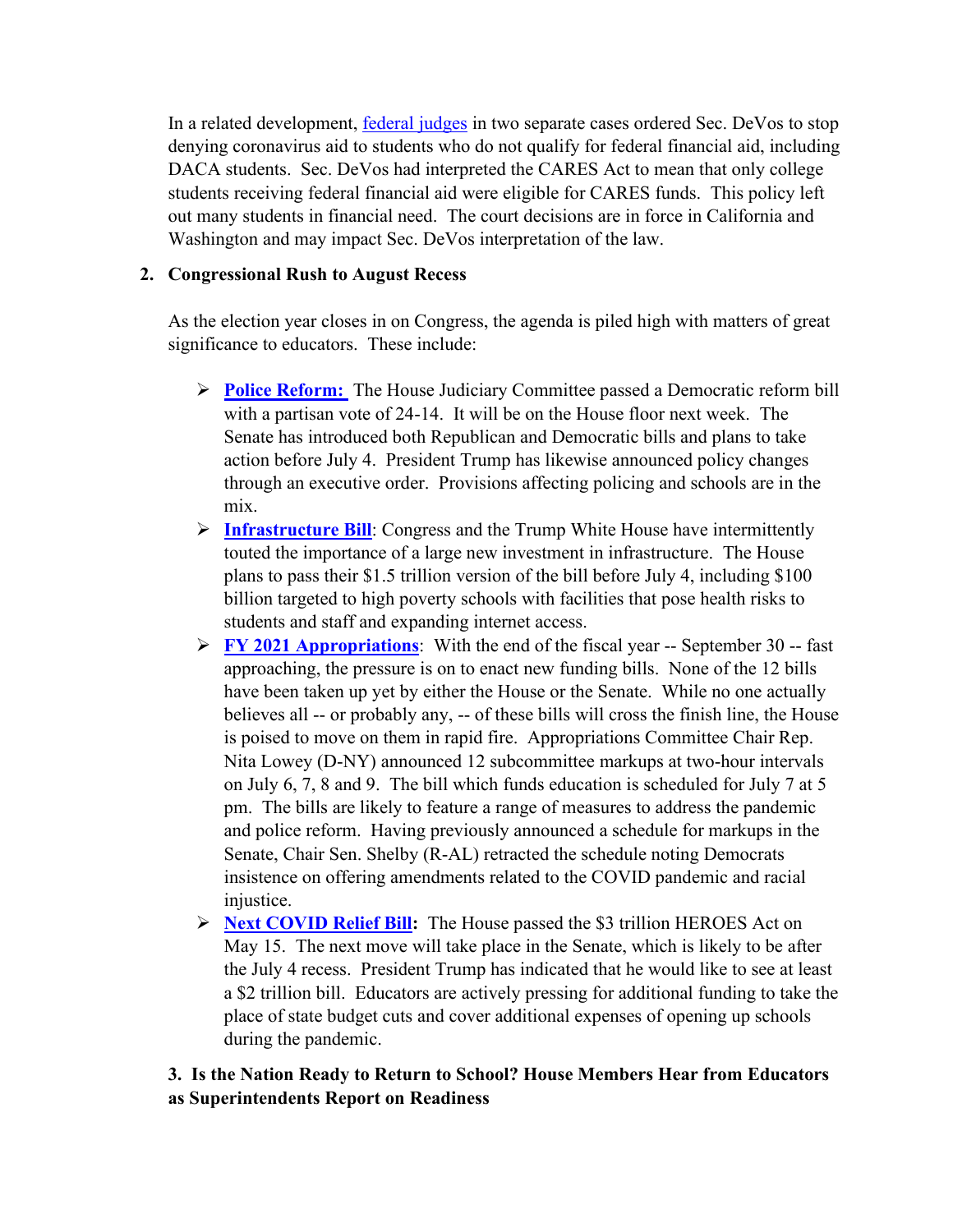The House Committee on Education and Labor held a remote hearing on June 15, *[Budget](https://edlabor.house.gov/hearings/budget-cuts-and-lost-learning-assessing-the-impact-of-covid-19-on-public-education)  [Cuts and Lost Learning: Assessing the Impact of COVID-19](https://edlabor.house.gov/hearings/budget-cuts-and-lost-learning-assessing-the-impact-of-covid-19-on-public-education) on Public Education*. While the Committee room was physically open, Committee members had the option of participating virtually. It appeared that all Democrats were virtual and all Republicans - including ranking member Virginia Foxx (R-NC) -- were physically present, answering the roll call with "Present in the Committee room," rather than the standard "present." Republicans have repeatedly voiced the belief that the House should be physically present during business, while Democrats believe virtual options represent best practice during the pandemic.

Witnesses included Michael Leachman from the Center on Budget and Policy Priorities; Rebecca Pringle, from the National Education Association; Mark Johnson, Superintendent of Public Instruction for North Carolina; and Eric Gordon, CEO of the Cleveland Metropolitan School District. Witnesses described state shortfalls that could be as great as \$615 billion over the next three years. While nearly 500,000 public education jobs have already been lost, as many as 1.9 million could disappear over the next three years – when higher education is included. The Cleveland school district faces a \$127 million loss in state and local revenue in the year ahead, about 25% of the district's budget.

While Committee Chairman Bobby Scott (D-VA) urged Congress to adopt the HEROES Act, which includes about \$90 billion for education , Ranking Member Rep. Virginia Foxx (R-NC) said it would be irresponsible to rush to throw money at a problem which is not fully understood. "Money is not a cure-all solution, and it is irresponsible to blindly throw more money at this situation," she said.

On June 15, AASA, the School Superintendents Association, issued the [results](https://aasa.org/policy-blogs.aspx?id=44802&blogid=84002) of a nationwide survey of its members regarding school reopening during COVID. Ninetyfour percent of respondents said they had not announced when schools would reopen and resume in person instruction. Concerns cited include having enough space to comply with social distancing, covering COVID-19 related costs such as staggered schedules, costs related to delivering special education and related services and increased transportation costs to allow for social distancing. Seventy-eight percent of respondents said that provision of special education and related services was the most difficult to provide in an equitable fashion. Fifty-two percent cited equitable access to online learning as challenging.

Dan Domenech, head of AASA summed up the situation: "I mean, it's like a lose-lose situation. You have parents that are demanding the schools to open. And then you have parents that are saying we're not going to send our kids to school. You have teachers that are saying we're not going to go back to work. Districts that are saying, with these budget cuts, we're going to have to lay off teachers."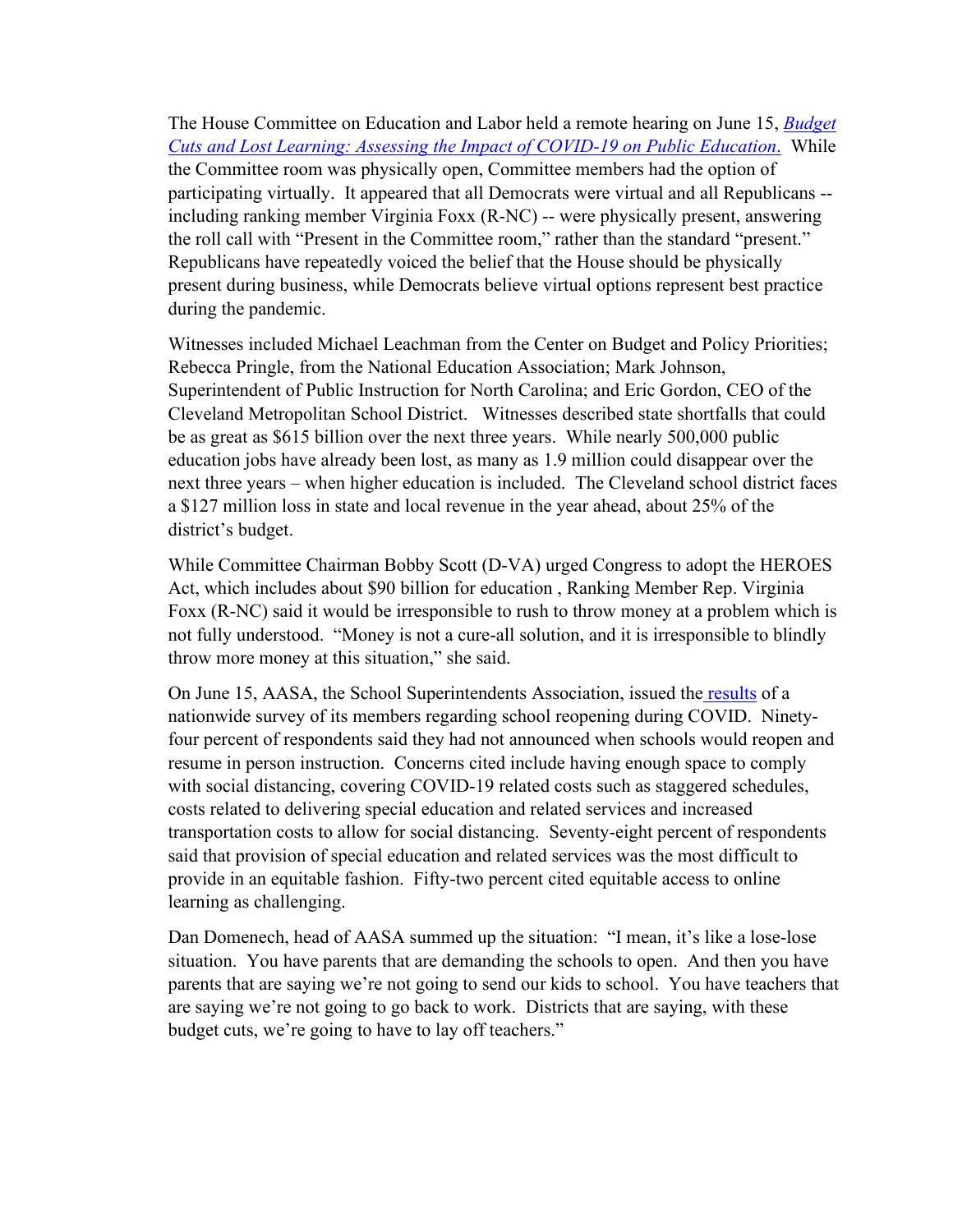On Monday, June 22 at noon, the House Committee on Education and Labor will hold another hearing [Inequities Exposed: How COVID-19 Widened Racial Inequities in](https://edlabor.house.gov/hearings/inequities-exposed-how-covid-19-widened-racial-inequities-in-education-health-and-the-workforce-)  [Education, Health and the Workforce.](https://edlabor.house.gov/hearings/inequities-exposed-how-covid-19-widened-racial-inequities-in-education-health-and-the-workforce-)

## **4. President Trump Calls School Choice the Civil Rights Issue of Our Time**

In a statement prior to signing his executive order on reforming policing, President Trump praised his administration's [education policy record](https://www.washingtonpost.com/local/education/betsy-devos-coronavirus-private-schools/2020/06/15/0c484d94-a50b-11ea-b473-04905b1af82b_story.html) in addressing racial inequality. He noted his support for the FUTURE Act, which expands funding for Historically Black Colleges and Universities and described school choice as ["the civil](https://thehill.com/homenews/administration/502961-trump-calls-school-choice-the-civil-rights-issue-of-the-decade)  [rights statement of the year.](https://thehill.com/homenews/administration/502961-trump-calls-school-choice-the-civil-rights-issue-of-the-decade)" He said "We're fighting for school choice…Frankly, school choice is the civil rights statement of the year, of the decade, and probably beyond – because all children have to have access to quality education. A child's zip code in America should never determine their future, and that's what was happening…We have tremendous opposition from people that know they shouldn't be opposing it. "

Sen Ted Cruz (R-TX) followed up the President's comments with a call for a hearing on his federal tax credit legislation which would expand school choice, S. 634. He said he would like to see the Committee on Finance to move forward on consideration of the bill.

# **5. New Resources for Educators**

- **The National Governor's Association** released *[K-12 to Postsecondary Transitions](https://www.nga.org/wp-content/uploads/2020/06/Covid19-K12-PS-Transitions-Memo.pdf)  [During COVID-19: Opportunities for Governors and States](https://www.nga.org/wp-content/uploads/2020/06/Covid19-K12-PS-Transitions-Memo.pdf)*
- **Association of Public and Land Grant Universities and ASPIRE Alliance, affiliated with the University of Wisconsin-Madison,** issued *[Leveraging Promising Practices:](https://drive.google.com/file/d/10NyWBN9XS-TTyYe9dL8KBSClGodclp4b/view)  [Improving the Recruitment, Hiring and Retention of Diverse and Inclusive Faculty](https://drive.google.com/file/d/10NyWBN9XS-TTyYe9dL8KBSClGodclp4b/view)*
- **The Center for American Progress and the Fordham Foundation** issued *[A](https://fordhaminstitute.org/sites/default/files/publication/pdfs/20200616-moonshot-education-federal-policy-proposal-spur-effective-research-and-development-k-12.pdf)  [Moonshot for Education: A Federal Policy Proposal to Spur Effective Research and](https://fordhaminstitute.org/sites/default/files/publication/pdfs/20200616-moonshot-education-federal-policy-proposal-spur-effective-research-and-development-k-12.pdf)  [Development for K-12 Education](https://fordhaminstitute.org/sites/default/files/publication/pdfs/20200616-moonshot-education-federal-policy-proposal-spur-effective-research-and-development-k-12.pdf)*
- **The Hope Center** has put forward *[#REALCOLLEGE During the Pandemic: New](https://hope4college.com/wp-content/uploads/2020/06/HopeCenter_RealCollegeDuringthePandemic.pdf)  [Evidence on Basic Needs Insecurity and Student Well Being](https://hope4college.com/wp-content/uploads/2020/06/HopeCenter_RealCollegeDuringthePandemic.pdf)*